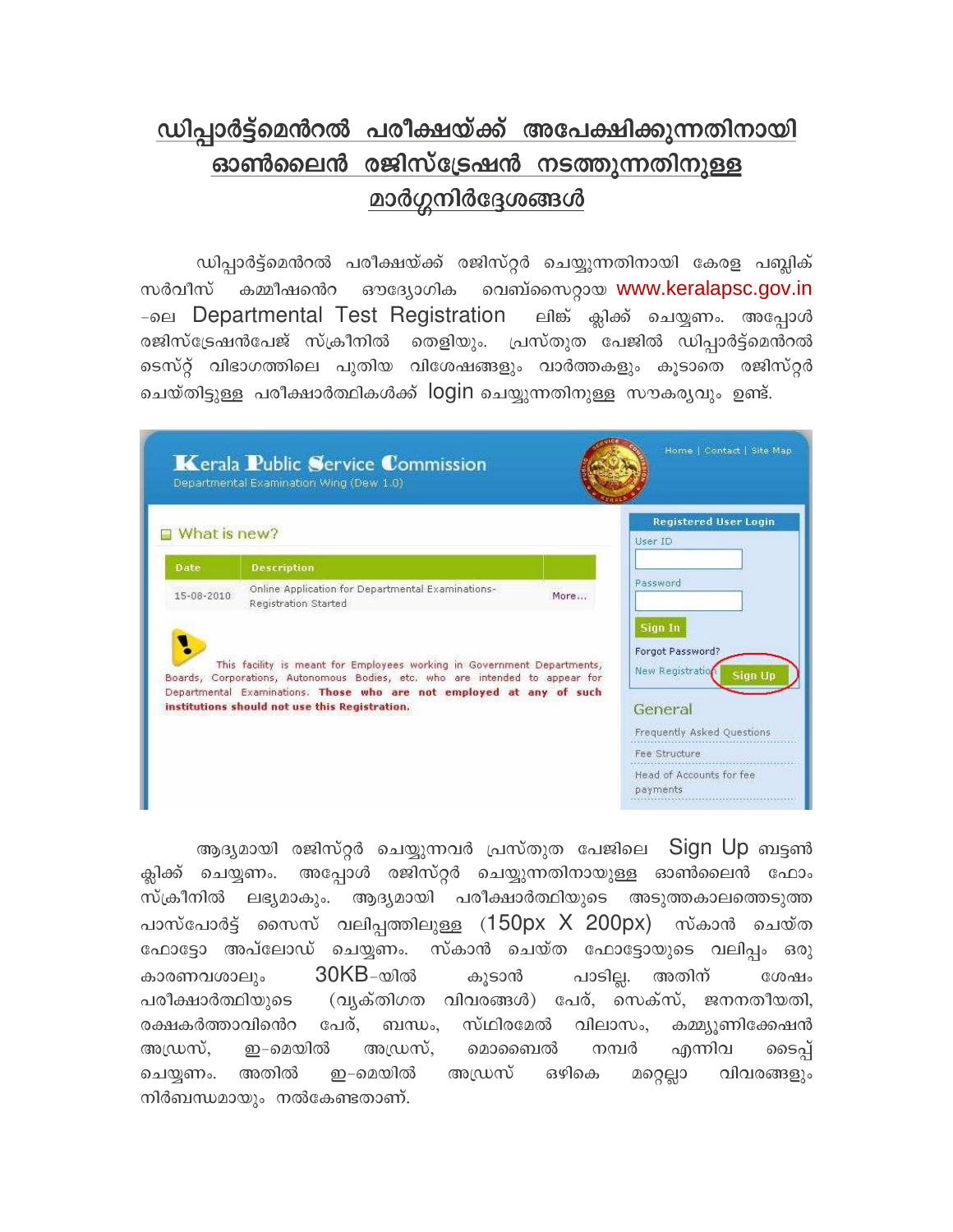| <b>Kerala Public Service Commission</b><br>Departmental Examination Wing (Dew 1.0) |                                                                                                                                                                                                                  | Home   Contact   Site Map          |
|------------------------------------------------------------------------------------|------------------------------------------------------------------------------------------------------------------------------------------------------------------------------------------------------------------|------------------------------------|
| Create your profile                                                                | Candidates who have already registered, should not create new profile.<br>They must go back and sign up. Candidates who have lost their USERID or<br>PASSWORD, may please contact the Departmental Test Helpline | Success!                           |
| 222 Photograph                                                                     |                                                                                                                                                                                                                  |                                    |
| printed on it!:<br>C:\Documents and Settir<br>Browse                               | Upload your photograph with your name and date of photograph taken<br>Supported format: JPG, Dimension: 150px X 200px, Maximum File Size: 30Kb                                                                   | <b>Sunil Kumar K</b><br>01-05-2011 |
| <b>222 Personal Details</b>                                                        |                                                                                                                                                                                                                  |                                    |
| Name (as in Service Records)                                                       |                                                                                                                                                                                                                  |                                    |
| Gender                                                                             | Date of Birth [DD/MM/YYYY]                                                                                                                                                                                       |                                    |
| Gaurdian's Name                                                                    | Relationship with Gaurdian                                                                                                                                                                                       |                                    |
| Physican Disablity if any?<br>PH Details                                           |                                                                                                                                                                                                                  |                                    |
| <b>NA</b>                                                                          |                                                                                                                                                                                                                  |                                    |

വിവരങ്ങളാണ് തുടർന്ന് ഉദ്യോഗസംബന്ധമായ നൽകേണ്ടത്. ഡിപ്പാർട്ട്മെൻറിൻെറ പേര്, പരീക്ഷാർത്ഥിയുടെ നിലവിലെ തസ്തികയുടെ പേര്, ഓഫീസ് അഡ്രസ്, തിരിച്ചറിയൽ വിവരങ്ങൾ എന്നിവ നൽകണം. തിരിച്ചറിയൽ പാൻകാർഡ് നമ്പർ, PEN നമ്പർ (Permanent Employee വിവരങ്ങളിൽ  $Number)$  വോട്ടേഴ്സ് ഐ.ഡി., ഡ്രൈവിംഗ് ലൈസൻസ് നമ്പർ ഇവയിലേ തെങ്കിലും ഒന്ന് നൽകാവുന്നതാണ്. പരീക്ഷാർത്ഥിയുടെ ഡിപ്പാർട്ട്മെൻറിൻേറയോ ലഭ്യമല്ലെങ്കിൽ തസ്തികയുടെയോ വിവരങ്ങൾ ഫോമിൽ ആ വിവരം പി.എസ്.സി. ഹെൽപ് ഡെസ്കിൽ പറഞ്ഞിട്ടുള്ള ഫോൺ നമ്പറിൽ (2546278) വിളിച്ചറിയിച്ച് ഉൾപ്പെടുത്തേണ്ടതാണ്. തെറ്റായ വിവരങ്ങൾ ഒരു കാരണവശാലും പരീക്ഷാർത്ഥി പൂരിപ്പിക്കുവാൻ പാടില്ല.

| Department                                                                                                                                                                                        |                                                    |  |
|---------------------------------------------------------------------------------------------------------------------------------------------------------------------------------------------------|----------------------------------------------------|--|
| Kerala Public Service Commission                                                                                                                                                                  |                                                    |  |
| Designation                                                                                                                                                                                       |                                                    |  |
| Assistant                                                                                                                                                                                         |                                                    |  |
| <b>Official Address</b><br>(of Parent Department, if on Deputation).                                                                                                                              | <b>Employment Type</b>                             |  |
| Office, Place                                                                                                                                                                                     | Designation, Office (Deputation)<br><b>NA</b>      |  |
| Street                                                                                                                                                                                            | Place, Street(Deputation)<br><b>NA</b>             |  |
| City/District, Post Office                                                                                                                                                                        | City/District,Post Office(Deputation)<br><b>NA</b> |  |
| Pincode                                                                                                                                                                                           | Pincode(Deputation)<br>000000                      |  |
| Office Phone (with STD Code)                                                                                                                                                                      |                                                    |  |
| 222 Identification Details                                                                                                                                                                        |                                                    |  |
| <b>Identification Card</b>                                                                                                                                                                        | <b>ID Card Number</b>                              |  |
| $\overline{\mathbf{I}}$ agree that the foregoing information is correct and complete to the best of my                                                                                            |                                                    |  |
| knowledge and belief, nothing has been concealed/distorted. If I am found to have<br>concealed/distorted any material information, my registration shall be liable to be<br>summarily terminated. |                                                    |  |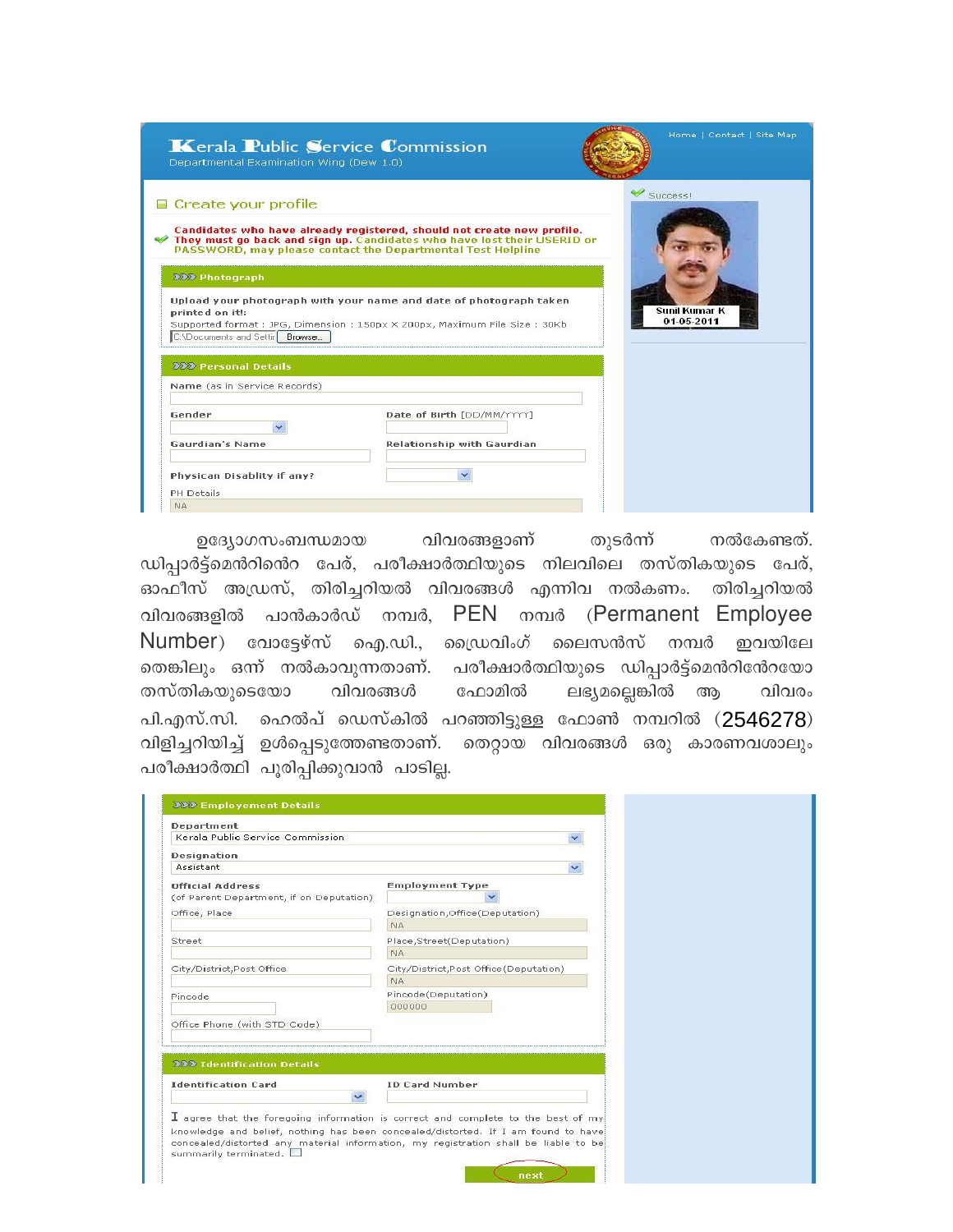| sunilK4506<br><b>SS</b><br>I like this user name!<br>The suggested user name is given here. You either can use this or create your<br>own!<br>User name available<br>sunilkumar<br>User Name<br>Password<br><b>Confirm Password</b> | Kerala Public Service Commission<br>Departmental Examination Wing (Dew 1.0) |                                   | Home   Contact   Site Map |
|-------------------------------------------------------------------------------------------------------------------------------------------------------------------------------------------------------------------------------------|-----------------------------------------------------------------------------|-----------------------------------|---------------------------|
|                                                                                                                                                                                                                                     |                                                                             |                                   |                           |
|                                                                                                                                                                                                                                     | User login details                                                          |                                   |                           |
|                                                                                                                                                                                                                                     |                                                                             |                                   |                           |
|                                                                                                                                                                                                                                     |                                                                             |                                   |                           |
|                                                                                                                                                                                                                                     |                                                                             |                                   |                           |
|                                                                                                                                                                                                                                     |                                                                             |                                   |                           |
| submit                                                                                                                                                                                                                              | $\times 2512A$                                                              | <b>Y25I2A</b><br>(Case sensitive) |                           |

പറഞ്ഞിട്ടുള്ള വിവരങ്ങൾ നൽകി ഡിക്ലറേഷനിൽ പറഞ്ഞിട്ടുള്ള മേൽ വിവരങ്ങൾ വായിച്ചുനോക്കി അതിലുള്ള ബോക്സിൽ ക്ലിക്ക്  $(\sqrt{)}$  ചെയ്ത്  $Next$ ബട്ടൺ ക്ലിക്ക് ചെയ്യണം. അപ്പോൾ പരീക്ഷാർത്ഥിയ്ക്ക് login details പേജ് ലഭ്യമാകും. പ്രസ്തുത പേജിൽ പരീക്ഷാർത്ഥിയ്ക്ക് സ്വന്തമായോ അല്ലെങ്കിൽ സിസ്റ്റം നൽകിയിട്ടുള്ളതോ ആയ username തെരഞ്ഞെടുക്കാനുള്ള പരീക്ഷാർത്ഥി താൽപര്യമുള്ള . username ഉം password ഉം സൗകര്യമുണ്ട്. പൂരിപ്പിക്കുവാൻ ശ്രദ്ധിയ്ക്കണം. അതിന് വളരെ കൃതൃതയോടെ ശേഷം നൽകിയിട്ടുള്ള സെക്യുരിറ്റി കോഡ് അതുപോലെ തന്നെ പൂരിപ്പിച്ച് submit ക്ലിക്ക് ചെയ്യുമ്പോൾ രജിസ്ട്രേഷൻ പൂർണ്ണമാകും. ബട്ടൺ